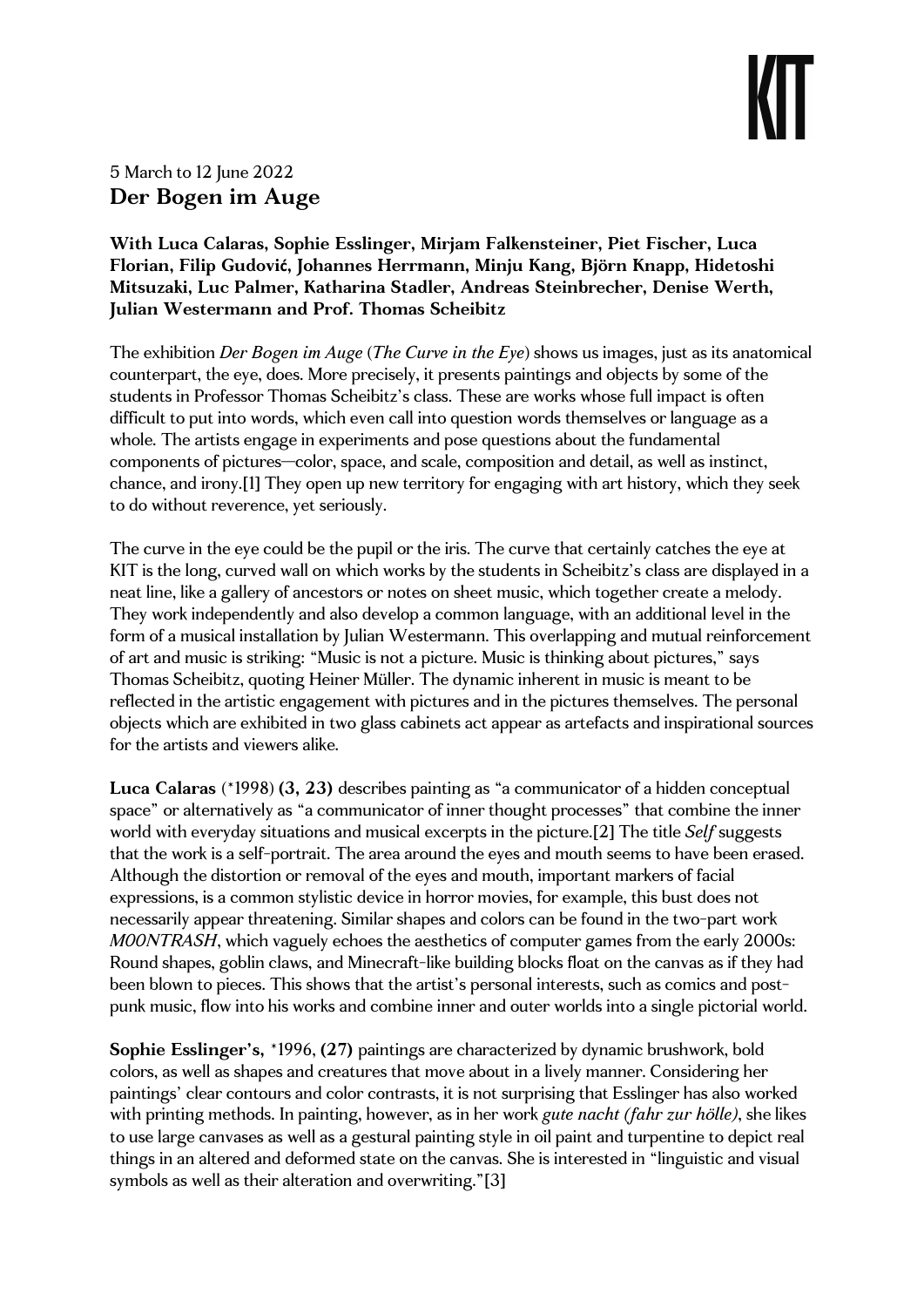Her paintings encourage us to let our personal perception wander and to question the state of the world that is depicted: Is what unfolds on the canvas a flower or flame, dance or battle, utopia or dystopia?

In her works, Mirjam Falkensteiner, \*1994, (1, 7) explores the visual connections between color fields, traces of paint, and drawn lines. These reflect fleeting impressions and experiences and are meant to transform into a "moment of movement" on Falkensteiner's canvases. Personal perceptions become pictures through artistic imagination. Sportstück and Horizont  $(nach Man Ray)$  are both in their own way an examination of the panel painting, which the artist treats as image, object, and idea. The second work in particular, which occupies a large expanse on the floor in the entrance area, looks like an installation or an object that visually jumps back and forth between an analogue playing field and a digital, mathematical-looking grid, despite its two-dimensionality.

Piet Fischer, \*1997, (11, 18) takes his subjects from objects and surfaces that he encounters in everyday life. Painting is a way for him to dissolve their properties and leave behind ideological meanings. For example, cars are a recurring element in his works: everyday objects that are visible everywhere and play a complex role in society. For some, cars are indispensable as status symbols or symbols of freedom, while others see them as the ultimate symbols of environmental pollution. Fischer seeks to pay attention to the object itself—its reflecting surfaces, the lights and its facial symmetry—and open up a new aesthetic and conceptual space. Auto in Landschaft emphasizes the painterly aspects, as does *Souvenir Inconscient*, in which the dog in front of a building merely serves as a surface for the painter to explore the interaction of shapes, colors, and shadows on.

Luca Florian, \*1998, (8, 22) says about his paintings: "Many of my works, including those in the exhibition, show a central element, but the theme of these paintings is the break between the element and its natural environment, replaced with an uncanny, skeptical, alternative."[4] In fact, the paintings exude a ghostly atmosphere, which spreads like a veil over the facial features and bodies of his figures. Florian sometimes finds his subjects in well-known works from art history, such as Horse Frightened by Lightning by the Impressionist Eugène Delacroix. In Horse Frightened by Lightning (after Delacroix), the horse takes on the color of the stormy sky in the original and dances wide-eyed in front of a sunflower-yellow background. In Florian's reinterpretation, the subjects are shown in a formally clear style that takes them out of their usual context and brings them into 21st-century painting. In the self-portrait 23Red, the artist counters the observing gaze with a pose that appears both challenging and revealing. The soft brushwork gives particularly his face, which lies in half-shade, a mysterious appearance.

Filip Gudović's, \*1992, (2, 25) works initially catch the eye with their sheer richness of colors. For instance, in CHAOS NOVA SUNSET, rays of light wander across the canvas like disco lights and evoke a dazzling night of partying. The CDs, which the artist worked into the composition as a geometric element, are a tangible indication of the painting's subject matter: Gudović sees the CD as a flat but potentially timeless digital medium into which events can be burned. The CD thus becomes a bearer of meaning and is also an aesthetic object on which "a spectrum of refracted light" is reflected "like light from the setting sun."[5] Squelch, on the other hand, refers to the blocking out of background noise during breaks in television and radio broadcasts. The transmission of oscillation in the form of light or sound waves is an essential building block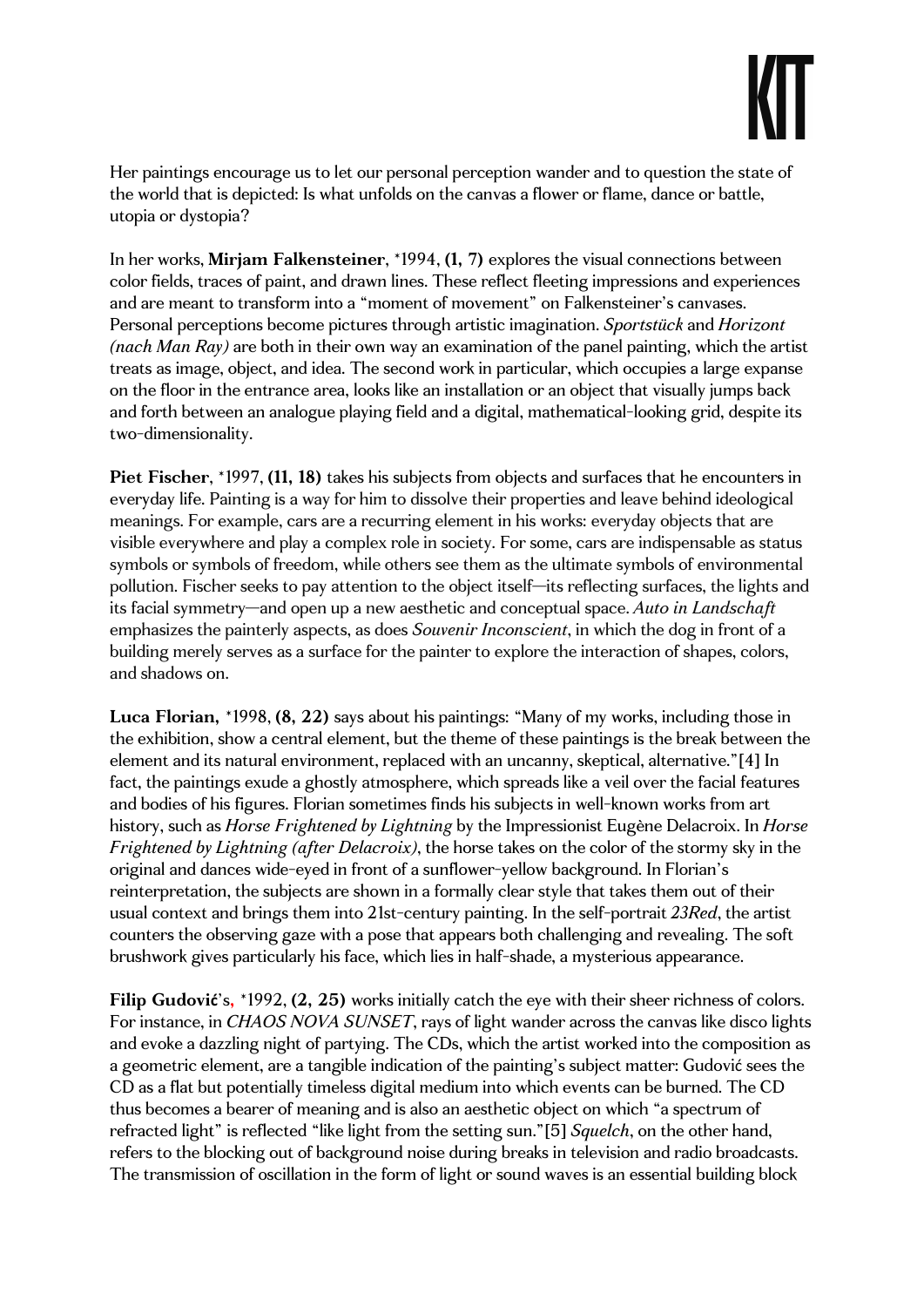of Gudović's works. He seeks to create a formal appearance and a degree of simulation that achieves a deep visual complexity.

Johannes Herrmann, \*1982, (3, 23) deals with the fundamentals of painting, such as surface and line, which are planned in advance, but then come together so casually that they create disharmony and seem to have slipped out of place. Herrmann deliberately built these inconsistencies into the picture: "Coming from non-figurative painting, I wanted to trip myself up. To always bring opposites into line with each other, I paint space in a two-dimensional manner . . . deliberately ignorant and colorful in an old-fashioned way," he says of his working process.[6] To a certain extent, he leads us astray and then back again with his pictures, since the objects and their original state always remain recognizable. In paintings such as Karmin he adds a linguistic level: although a minimally depicted flame burns toward the viewer from the center of the picture, it is not the fireplace (Kamin in German) in perspective that gives the painting its name, but rather the crimson color (carmine in English) of the bricks in shadow.

Minju Kang, \*1993, (10, 12) also incorporates disorienting elements into her pictures, but more on the conceptual rather than the formal level. As if photographically, following the usual parameters of realistic painting, they capture everyday moments into which unconscious emotions and memories of interactions with people flow during the painting process. There is something impenetrable about the paintings, reminiscent of dreams, and a melancholy that, like the misty gray areas in Rainbow and Butt, can penetrate to the canvas and the viewer. In the latter, a group of people stare blankly at the camera, resembling a family or vacation photo. Some of their clothes are candy-colored, and others are jet black, which makes the shadowy emptiness in the background stand out even more. In this context, it is not surprising that one of the figures has dropped their pants; on the contrary, Minju Kang makes the odd seem ordinary. What remains is something mysterious that can never be fully deciphered.

Björn Knapp's, \*1988, (4, 15) oil paintings pose riddles: one moment you see landscape elements such as mountains, rock arches, and cloud formations, and the next the curve of a breast or a cheek, or the outline of a nose or a clenched fist, which stand out on the canvas. The brightly colored subjects, which combine figurative and abstract elements, come from photography, since Knapp uses spontaneous photographs as the starting point for his creative process: These black-and-white photographs are layered on top of each other and collaged. They take on their final shape and color after being transferred to the canvas. The flat color fields with only a few shaded details hardly create any three-dimensionality and yet appear surprisingly sculptural. Knapp decides against depicting a model from the perspective of the viewer, and thus avoids a resulting value judgement. Instead he works in a process that is as neutral as possible in order to dissolve (pictorial) hierarchies and the individuality of the viewer and invert them.

In his paintings, Hidetoshi Mitsuzaki, \*1989, (5, 9) uses symbols, infographics, pictograms, and signs that are familiar as means of communication from the advertising industry as well as science and technology. These are concrete symbols and structures that point to something, although what they point to often remains vague in Mitsuzaki's work. His imagery unfolds between abstraction and figuration. It aims to detach itself from the origin of its subjects, reassembles them, and thus suggests new relationships, references, and questions. In Mitsuzaki's works, their interaction achieves an unexpected complexity, which at the same time seems to follow a clear order. By repeatedly referring to means of classifying and understanding,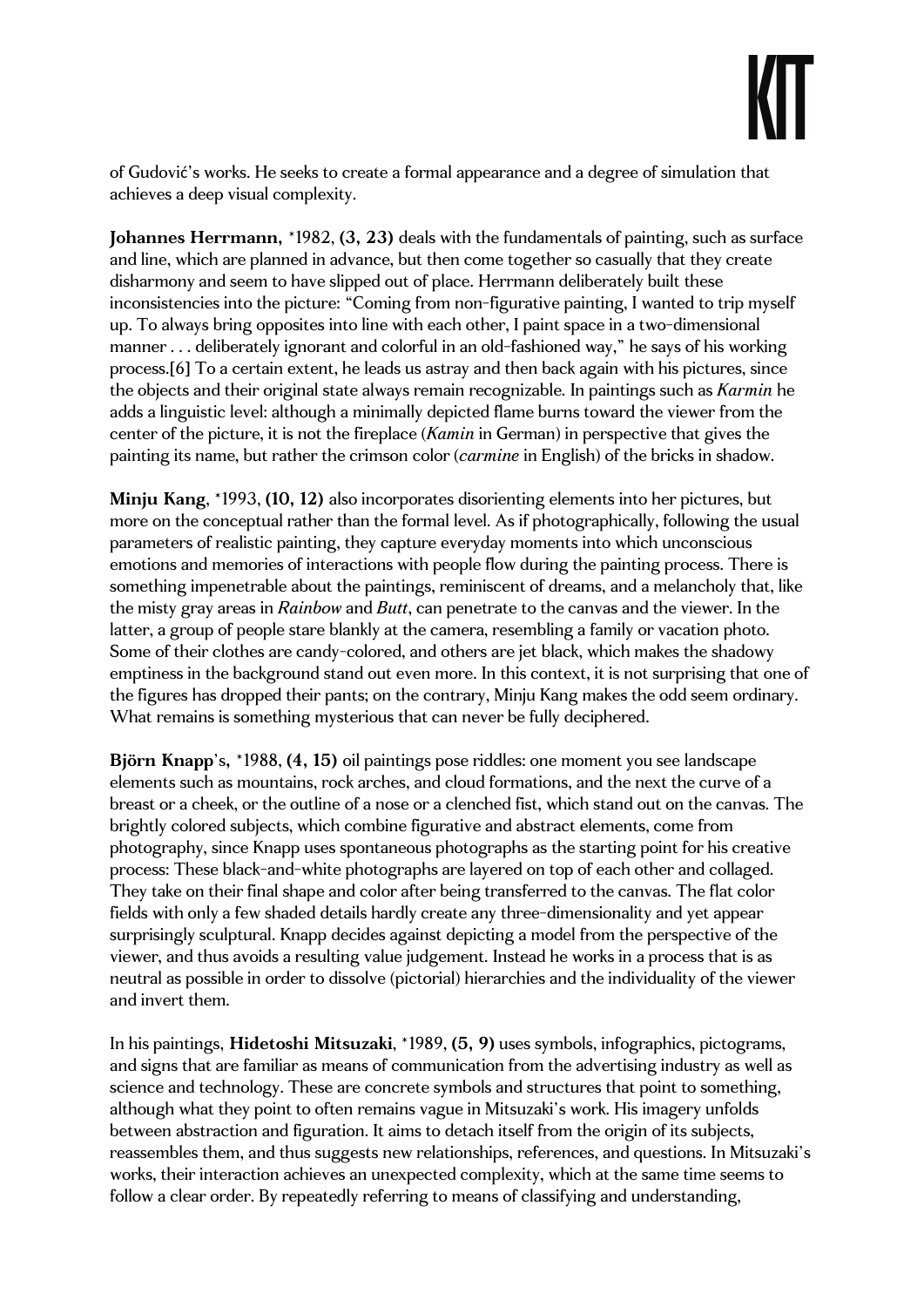Mitsuzaki acknowledges empiricism in an ambiguous way: After all, what is a system of measurement worth if we don't know what it measures?

Luc Palmer, \*1995, (13, 14) works in drawing, painting, and sculpture, transforming forms mostly taken from nature into independent images, which occasionally still hint at their origins. He is concerned with questions about depiction and its formal accuracy as well as conceptual ambiguities. *Dioxfuran* and *iniuria via 4* have commonalities on both levels: formally, the line immediately catches the eye as a motif and element that directs the gaze. It can appear both as the trail of an animal—a snail or an insect, for example—and as digital or technical interference. The titles of the two works open up another facet: While *iniuria* describes an illegal act, Dioxfuran is made up of the words "dioxin" and "dibenzofuran"—both chemical substances that are produced when hazardous waste or forests are burned and which accumulate in the bodies of animals and humans. These traces in the body then run through Palmer's paintings in expressive colors, combining humor and melancholy.

Katharina Stadler, \*1995, (17, 19) is interested in topics such as hierarchy and everyday life, poetry and prose, aesthetics and reality, which she explores in an abstract visual language. Some figurative elements are mixed with abstract shapes and highly pigmented colors to create surfaces that often emanate an emotional calm. The gentle gradients can appear as clear as the water that serves as the basis for Stadler's paints, while curved lines and intense color spaces determine their compositions and perhaps even make the concentration of feelings and thoughts visible. The works on cotton that she is showing in the exhibition demonstrate this range of Stadler's paintings: while in Memory energetic, seemingly agitated lines allude to a jumble of thoughts, the brightly colored areas in Rituals are reminiscent of a stained-glass window, which can symbolize places of silence and reflection.

Andreas Steinbrecher, \*1984, (20, 21) moves between figurative and abstract painting, which he prepares for with portfolios, sketchbooks, and image archives. While some of his works are precisely planned and composed, others are created intuitively and in an unplanned, lengthy process. Subjects from art history, 19th-century natural history books, and music serve as inspiration. In its elliptical form, All Ihr Kreaturen ties in with common forms of portrait painting and, in addition to schematically depicted animal heads, shows an angel who radiates serenity amid slavering wolf mouths. By painting over his preliminary sketch with bright white and giving his figures a flat appearance with clear lines, Steinbrecher aims to give the painting a digital feel. Something similar is the case with *Double Vision*, in which the shape of an ellipse appears again as a pair of eyes, or at least as a structuring pictorial element: Here the brushstrokes, which are in some places blurred and in others clearly defined, oscillate between drawing and painting and sometimes even run into empty space when they are interrupted by circular holes in the canvas.

Denise Werth, \*1988, (24, 30) devotes her attention to the signs and symbols of visual language and the relationships between form, depiction, and object. Based on drawing and painting, she creates sculptures made of lacquer, plaster, plastic, and MDF, which to a certain extent seem like ambiguous images: the process begins with an image or a shape that is increasingly abstracted and reduced until it is precise and open enough to create new ideas and to resemble completely different objects. Her works can only be deciphered up close and in relation to the personal and social visual memory—without the expectation of encountering a single truth. The titles of the works, such as *Spade*, indicate what they depict, but the works could also be viewed in a completely different way—perhaps as an arrowhead, a tree-shaped air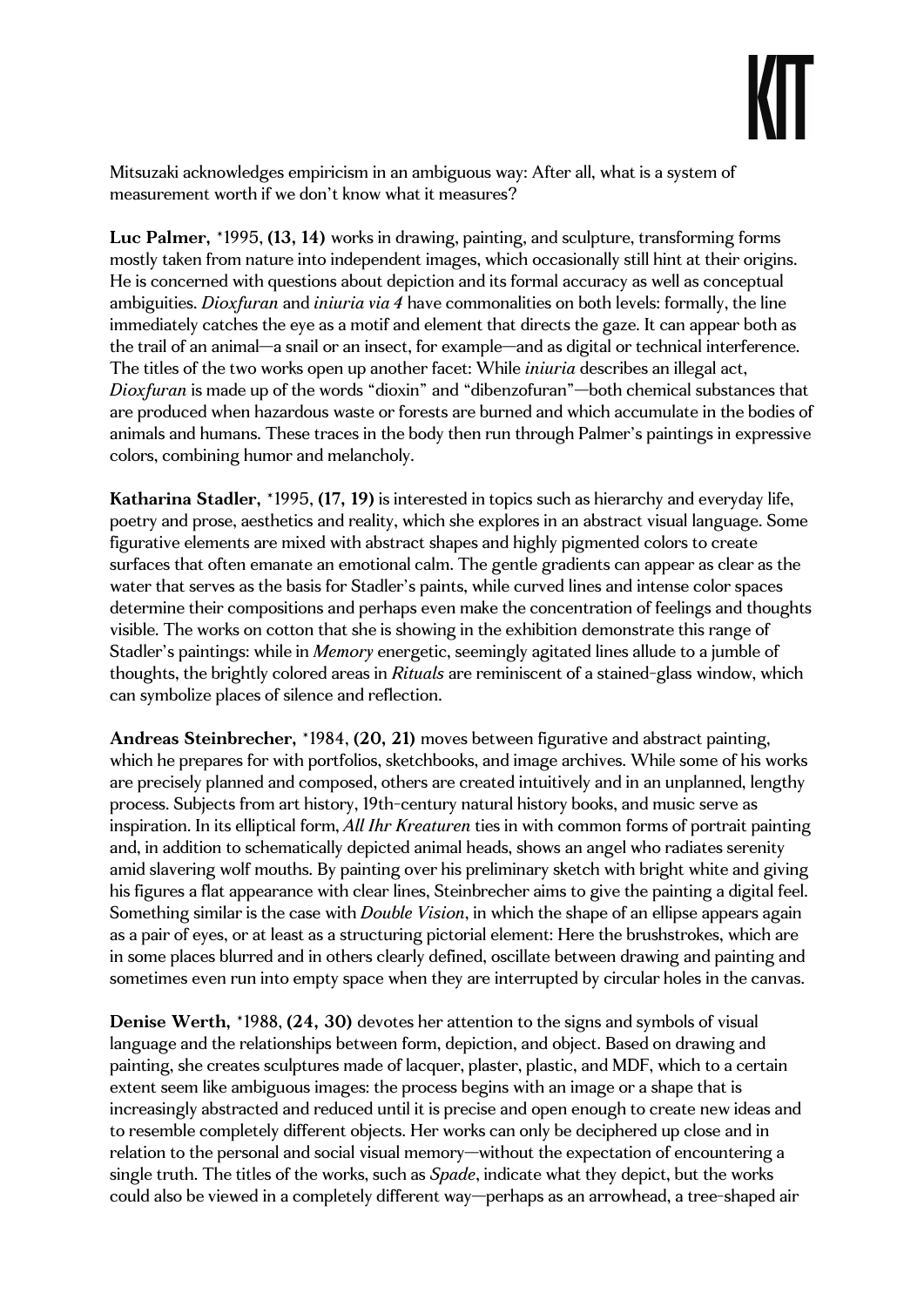freshener, or a perfume bottle. Wearable, on the other hand, with the light-absorbing look of a black marker, initially seems like a direct reference to the two-dimensional lettering itself, but can also be carried around like a suitcase or an oversized portfolio.

Julian Westermann, \*1991, (29) creates objects and their corresponding worlds, which can exist autonomously and collectively. They sometimes take the form of a stage set that Westermann can use for music or performances: "Musical works grow between my own wilderness of symbolic creation, which as pop songs are juxtaposed with my fragile and spontaneously situated objects in a repellent and at the same time strangely harmonious way."[7] Materials such as goose feathers, textiles, and stainless steel develop a naturalistic, dystopian scenery that evokes magical realism and traces of (nature) spirits, urban ghosts, and rituals. For KIT he developed an audio installation whose title no safe bullet catch makes use of a German phrase used in hunting.[8] The translation into English is meant to distance the title from its original meaning without completely departing from it.

In his paintings, sculptures and drawings, Thomas Scheibitz, \*1968, (6) circles around the relationship between the figurative and the abstract, between the well known and the invented. "If you see my works, it should . . . ideally be the case that the moment you see it for the first time you have the impression that you have never seen anything like it before, and in the same second you feel that it does in fact remind you of something," he says.[9] He achieves this by distilling his own archive of forms from contemporary imagery, which includes clippings from newspapers and advertisements, playing cards, pictograms, as well as motifs from comics, theater, and film. He uses this to develop his own system of signs, which ties in with our individual visual memory and yet remains continually surprising. The moment you think you can see something clearly, it can disappear. This is also the case in Auge, which was especially created for the exhibition: it shows a red eye, which can dissolve into something intangible behind a white spot, surrounded by abstract shapes.

Website for Scheibitz's class: http://klassescheibitz.de

1 Thomas Scheibitz, 2021.

- 2 Luca Calaras, 2022.
- <sup>3</sup> Sophie Esslinger, 2022.
- 4 Luca Florian, 2022.
- 5 Filip Gudović, 2022.
- 6 Johannes Hermann, 2021.
- 7 Julian Westermann, 2021.

<sup>8</sup> The German expression "Kein sicherer Kugelfang" refers to the fact that a bullet can ricochet off of the ground or trees in the surroundings and thus endanger others.

<sup>9</sup>Thomas Scheibitz: "Die Kunst von Thomas Scheibitz: Abstrakte Verführung," on ZDF aspekte, 2 February 2018.